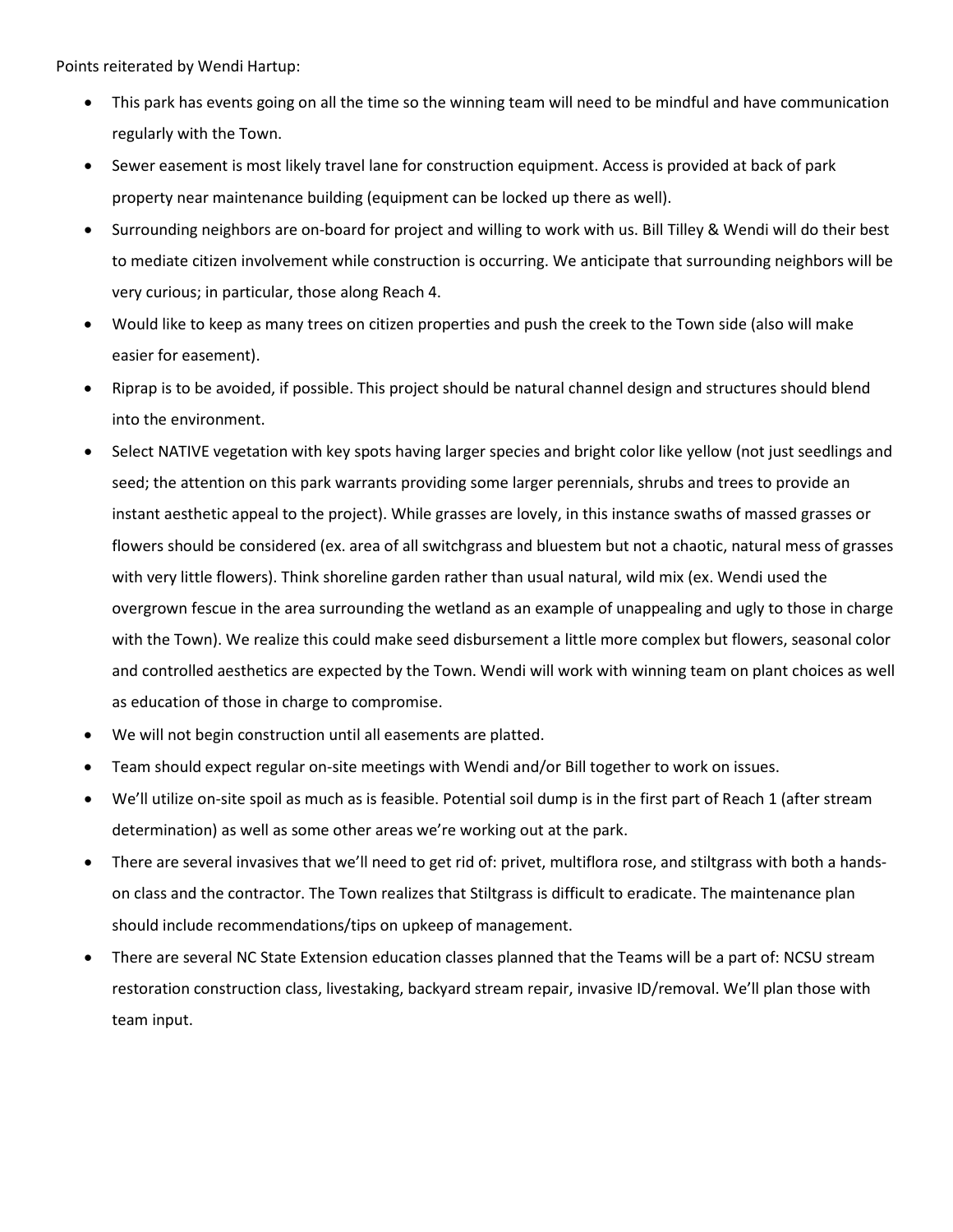• This project provides the total project budget up front. Since this is a Clean Water Management Trust Fund project, the Town is obligated to conduct the grant as approved.

## 2016 CWMTF Restoration Budget Table - Complete the following tables and submit them with your application.

 $\mathbf{I}$ 

| Organization:                                        | Town of Kernersville, Public Services Department |                       |                   |
|------------------------------------------------------|--------------------------------------------------|-----------------------|-------------------|
| <b>Project Name:</b>                                 | Ivey Redmon Stream Restoration Project           |                       |                   |
|                                                      |                                                  |                       |                   |
| <b>Item</b>                                          | Requested<br><b>CWMTF Funds</b>                  | <b>Matching Funds</b> | <b>Total Cost</b> |
| A. Design                                            |                                                  | \$<br>60,000.00       | \$<br>60,000.00   |
| <b>B.</b> Permitting                                 |                                                  | \$<br>10,000.00       | \$<br>10,000.00   |
| C. Value of easements to be donated                  |                                                  | \$<br>459,384.00      | \$<br>459,384.00  |
| D. Property or easement Acquisition                  |                                                  | \$<br>100,000.00      | \$<br>100,000.00  |
| E. Easement preparation and recordation              |                                                  |                       | Ś                 |
| F. Construction (provide breakout per<br>guidelines) | \$<br>400,000.00                                 | \$<br>40,000.00       | 440,000.00<br>Ś   |
| G. Construction administration and<br>observation    |                                                  | \$<br>30,000.00       | \$<br>30,000.00   |
| H. Construction contingency                          |                                                  | \$<br>40,000.00       | \$<br>40,000.00   |
| I. Project Administration                            |                                                  | \$<br>20,000.00       | \$<br>20,000.00   |
| <b>NC Cooperative Extension</b>                      |                                                  | \$<br>12,000.00       | \$<br>12,000.00   |
| (additional lines if needed)                         |                                                  |                       | Ś                 |
| (additional lines if needed)                         |                                                  |                       | Ś                 |
| Totals \$                                            | 400,000.00                                       | \$<br>771,384.00      | \$1,171,384.00    |

• This project is intended to be scalable. The large Spring rains we received may have altered the minor tributaries so we'd like the winning team to reevaluate the other reaches that could compromise the existing plan and should be a higher priority. The team will then need to help Wendi work with Clean Water Management Trust Fund to see if they will allow funds to be shifted to other reaches.

- o Citizens within one of the later planned tributaries are worried about their properties and values currently.
- o An LID development is going in next to another tributary and the winning team will likely have a change order from the Town to work with them on a potential design of Reach 7 because they are developing now and collaboration this year is key (this would be outside the current budget).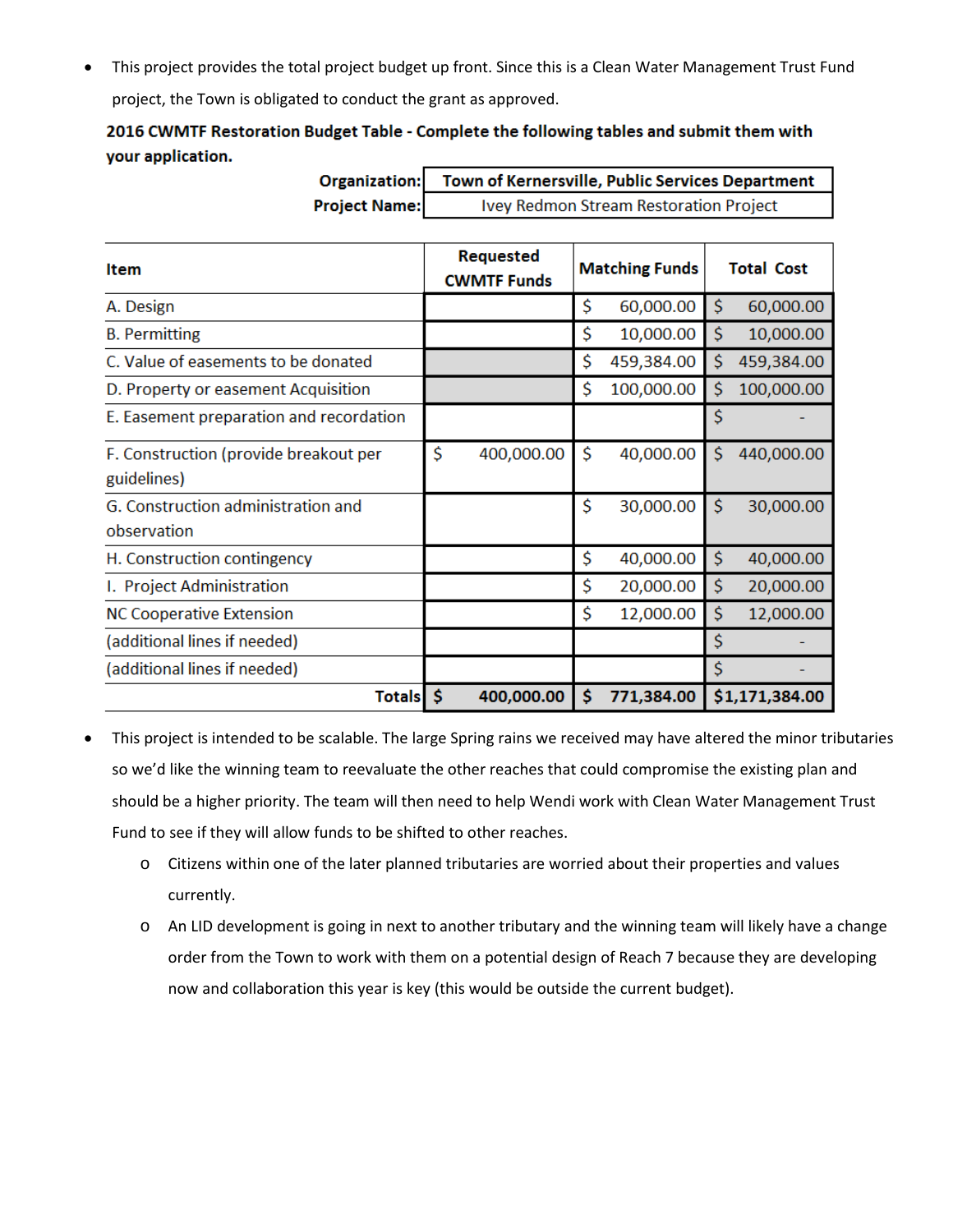FAQ (If in reading this and you were present we have missed a question please let the Town know). Below are the questions asked with the answers as well as some clarifications.

- 1) How is the scope of work supposed to be determined under the Progressive RFQ model? A: The scope of work is defined in the RFQ, and the details of the scope will be discussed and determined with the Design-Builder during the negotiation phase.
- 2) Will the Design-Build Team be expected to do post-construction monitoring? A: At this time monitoring is not anticipated other than for purposes of maintenance requirements.
- 3) The proposal is only limited to 12 pages, should the proposer include information about construction ideas, design ideas, etc. in the packet and if so where would this go? A: Section 3.2.5 of the RFQ requests that proposer provide a project approach, and 3 single printed pages are allowed for this.
- 4) The RFQ references an insurance exhibit, but none could be found. Please identify where this exhibit is. A: The "insurance exhibit" that is referenced in the draft DBIA agreement was not included in the RFQ. This exhibit will be posted as an addendum.
- 5) Is there a requirement for public involvement? A: There is the possibility that 1 or 2 meetings might be scheduled at the request of the Board of Aldermen.
- 6) Were any reference reaches identified in the feasibility study? A: No
- 7) Has there been a jurisdictional determination done on any of the streams that are part of the project? A: No
- 8) Who will be scoring the points for each proposal during the selection of the contractor? A: A 6-member selection committee comprised of the Town and their consultants will be making the scoring and selection. Each has up to 25 points to score teams. After combining all the points for each team, the highest scoring team is the winner. If the scores are close for the 2-3 highest teams, we'll have interviews to determine a winner. After a team is selected we'll hash out any details within the contract.
- 9) Are there any stormwater BMP's planned as part of this project?

A: There is the possibility that BMP's could be part of the project, but that would be determined during the design phase with the selected design-builder as best meeting water quality objectives for the project. If there are other areas within the Park that could impair the project, we would expect the Team to inform the Town so we could determine what to do about it.

- 10) Does the Town have a preference for the use of AutoCAD or Microstation software? A: No
- 11) Are the consultants listed in the RFQ and on the feasibility study precluded from submitting proposals?